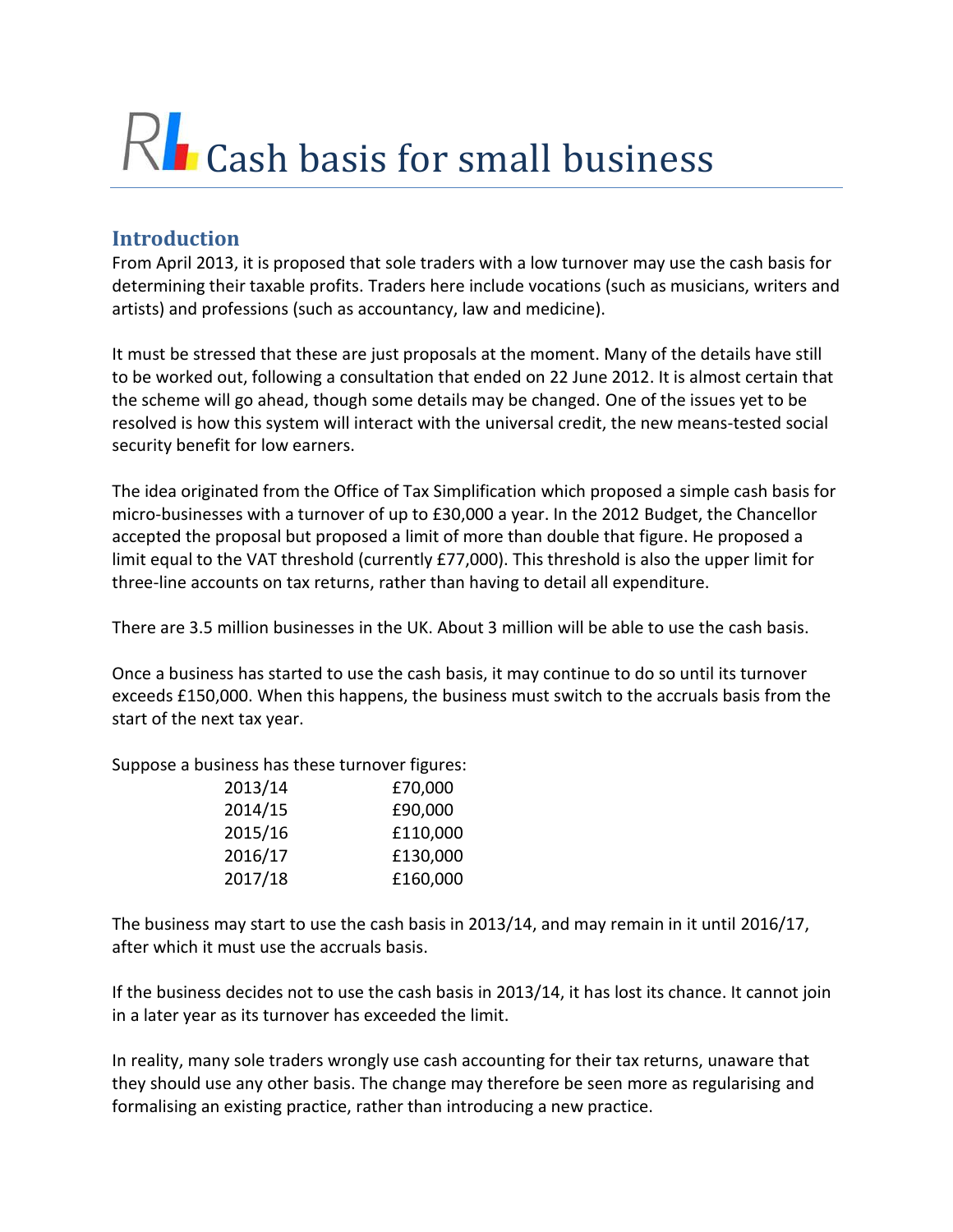The adoption of cash accounting for income tax does not affect any other reporting requirement. Any accounts must still be prepared using relevant accounting standards, and must use the same accounting conventions.

There is already a completely separate scheme of cash accounting for VAT, which has a higher threshold. If the business is registered for VAT, it may only use cash accounting for income tax if it uses cash accounting for VAT. This means that it may be possible for a business to use cash accounting for VAT but not for income tax. It is not possible to use cash accounting for income tax but not for VAT.

Before looking at the tax implications, it may be helpful to understand the underlying accountancy.

Fuller details of the proposals can be found at: http://customs.hmrc.gov.uk/channelsPortalWebApp/channelsPortalWebApp.portal?\_nfpb=true& [pageLabel=pageLibrary\\_ConsultationDocuments&propertyType=document&columns=1&id=HMCE\\_](http://customs.hmrc.gov.uk/channelsPortalWebApp/channelsPortalWebApp.portal?_nfpb=true&_pageLabel=pageLibrary_ConsultationDocuments&propertyType=document&columns=1&id=HMCE_PROD1_031991) [PROD1\\_031991.](http://customs.hmrc.gov.uk/channelsPortalWebApp/channelsPortalWebApp.portal?_nfpb=true&_pageLabel=pageLibrary_ConsultationDocuments&propertyType=document&columns=1&id=HMCE_PROD1_031991)

# **Cash basis and accruals basis**

There are two common methods of financial accounting that may be used by a business:

- cash accounting
- accruals accounting.

Cash accounting is simpler, but accruals accounting is considered more accurate.

The record keeping is largely the same for both methods. You keep the same documents, cash books and other records.

Under accrual accounting, some adjustments are made to the accounts, usually at the end of the accounting period.

Under cash accounting, a business simply records payments made and received. The accounts for an accounting period simply show the total payments made and payments received in that period.

Under accruals accounting, these figures for payments are adjusted so that the income and expenditure relates to the period.

This requires adjustments in three areas:

- recording when payment is received
- calculating figures for Accruals and Prepayments where payments received or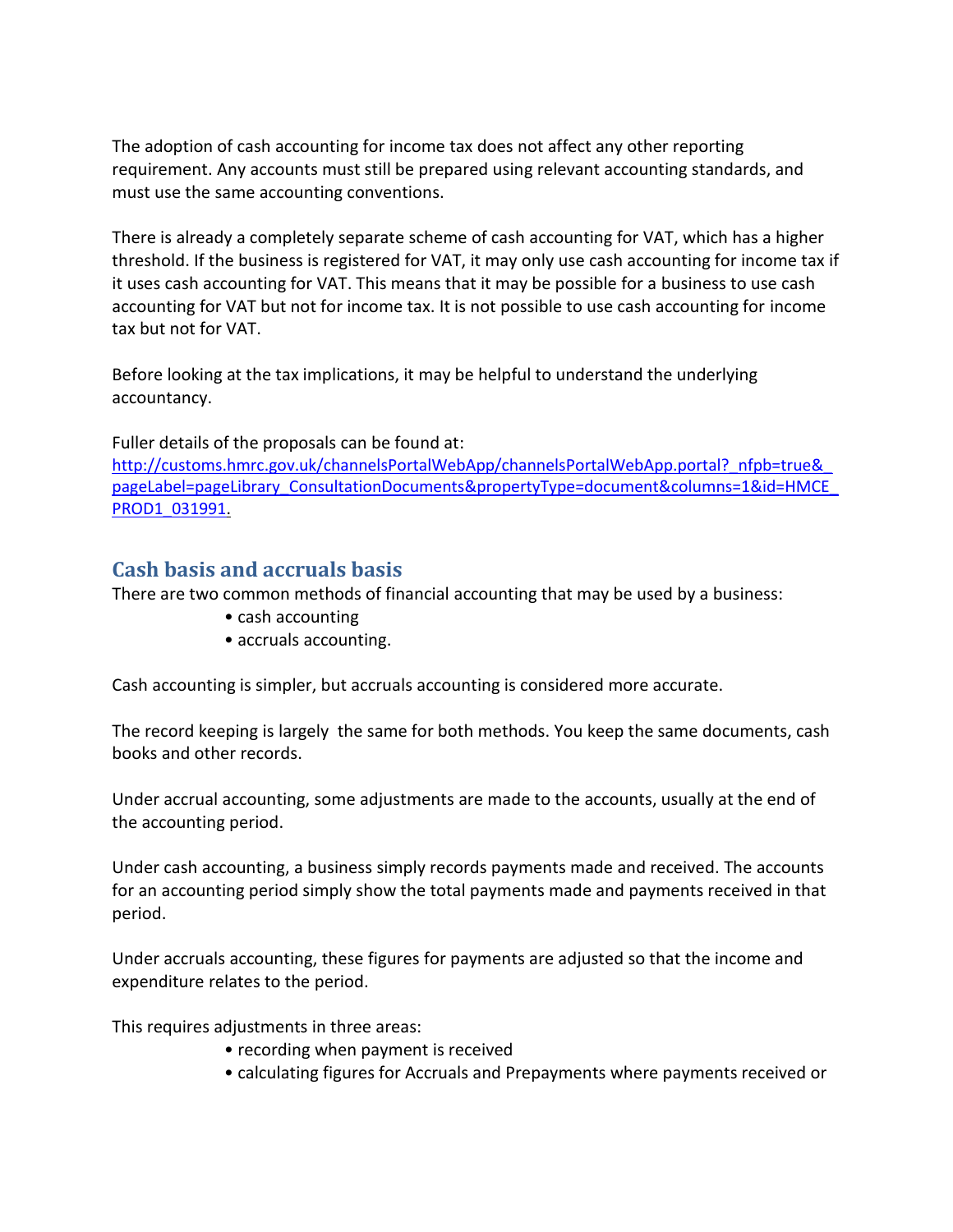made relate wholly or partly to a different accounting period

- valuing stock
- accounting for fixed assets.

#### **When payment is received**

Consider this sequence of events:

- (1) You buy £100 worth of goods to sell for £150.
- (2) A customer orders those goods.
- (3) You send the goods with an invoice.
- (4) The invoice is paid.

At what stage have you earned the £50 profit?

Under cash accounting, the answer is (4). Under accruals accounting, the answer is (3).

Suppose you make up your accounts to 31 March. You supply goods on 1 March and the customer pays you on 1 May. Under accruals accounting, you must pay tax on the £50 profit even though the customer has not yet paid you.

If a sale is made against an invoice rather than a payment, accounting practice is to treat this as two financial transactions:

- the sale (debit Debtors, credit Sales)
- the payment (debit Cash, credit Debtors).

A similar arrangement is made when purchasing goods against an invoice:

- the purchase (debit Purchases, credit Creditors)
- the payment (debit Creditors, credit Cash).

The constantly changing figures for Debtors and Creditors are supported by a Sales Ledger and Purchase Ledger that records the sums owed by your customers or owed to your suppliers. These ledgers are memorandum accounts, which means they are not part of the double-entry bookkeeping.

## **Example of accurals accounting**

For example, you make up your accounts to 31 March each year. In January, a customer pays you £1,200 for a year's subscription to 31 December.

Under cash accounting, the whole £1,200 would be included as sales as it was received in that accounting period. Under accruals accounting, only one quarter would be included, as the other nine months relates to the next accounting period.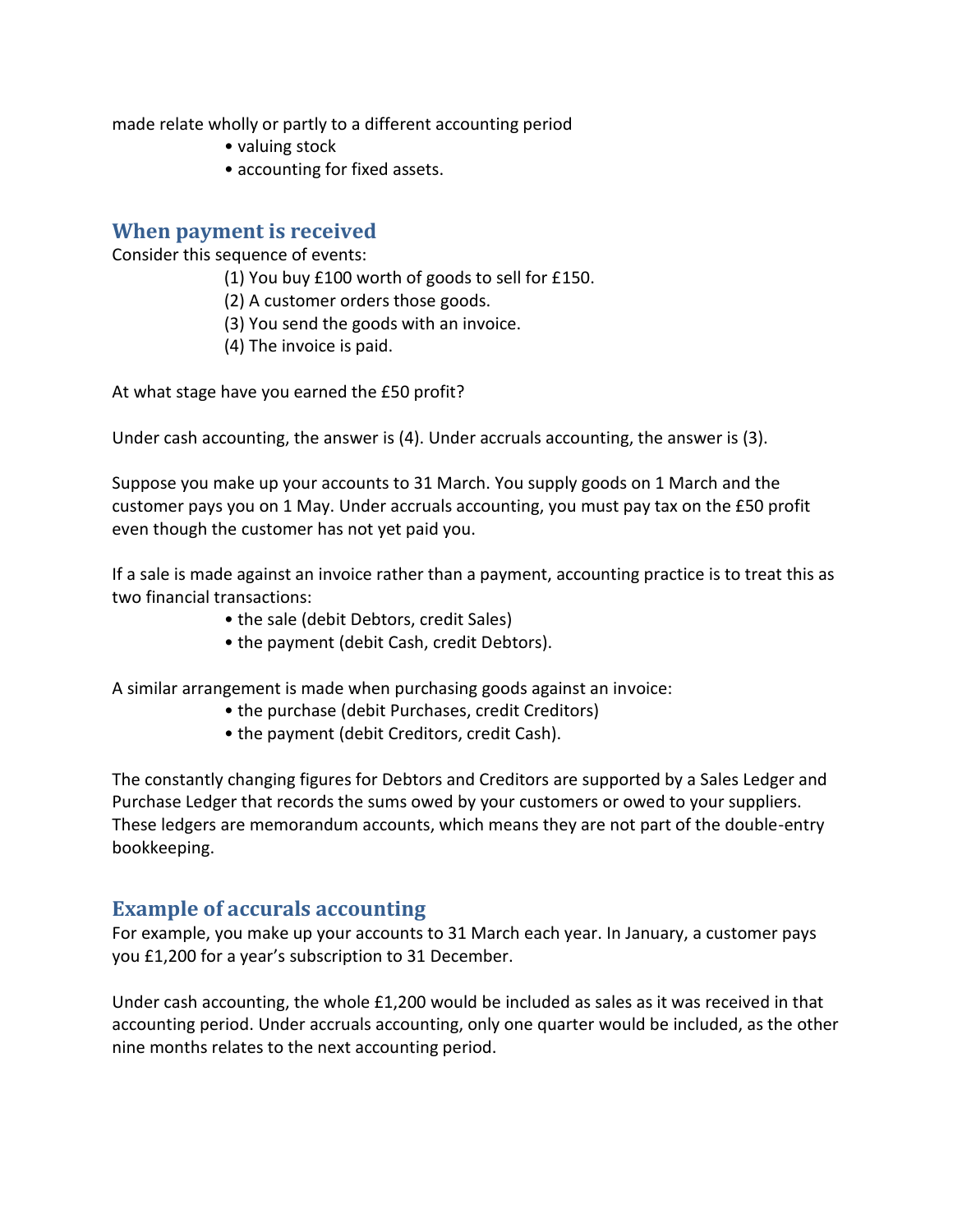Under double entry bookkeeping, the adjustment is made by a journal entry: Debit: £900 Sales Credit: £900 Accruals

This journal entry is reversed at the start of the next accounting period, so the figure for Accruals immediately reverts to zero.

The accounting period will have had an accrual reversed at the start of the accounting period.

Suppose the same customer paid £1,000 for a year's subscription at last year's rate. At the start of the current accounting period, you would have reversed the journal entry made in the previous accounting period and so would have credited £750 to sales.

| So the account for this sale under accruals accounting would be: |        |      |
|------------------------------------------------------------------|--------|------|
| Payment received:                                                | £1,200 |      |
| plus last year's accrual reversed:                               | £750   |      |
| minus this year's accrual                                        | (£900) |      |
| Balance on account                                               | £1,050 |      |
| This represents nine months' subscription at £1,000 a year:      |        | £750 |
| plus three months' subscription at £1,200 a year:                |        | £300 |
| Total                                                            |        |      |

(In practice, a Sales account is likely to include many more than a single sale to one customer. However the principle is exactly the same.)

## **Prepayments**

Just as you make an accrual when a payment *received* relates to another accounting period, so you must adjust payment you make if any of it relates to another accounting period.

The principle is the same. The journal entry is the other way round, and the balancing figure is called a Prepayment and not an Accrual.

For example, you make up your accounts to 31 March each year. In February you pay £3,000 for three months' rent from 1 March to 31 May.

Under cash accounting, the whole £3,000 is included as it was made in the accounting period. Under accruals accounting, only one third of that figure is included as two months of that period relate to the next accounting period.

This adjustment is done by a journal entry in double-entry bookkeeping. The journal entry is: Debit: £2,000 to prepayments Credit: £2,000 to rent.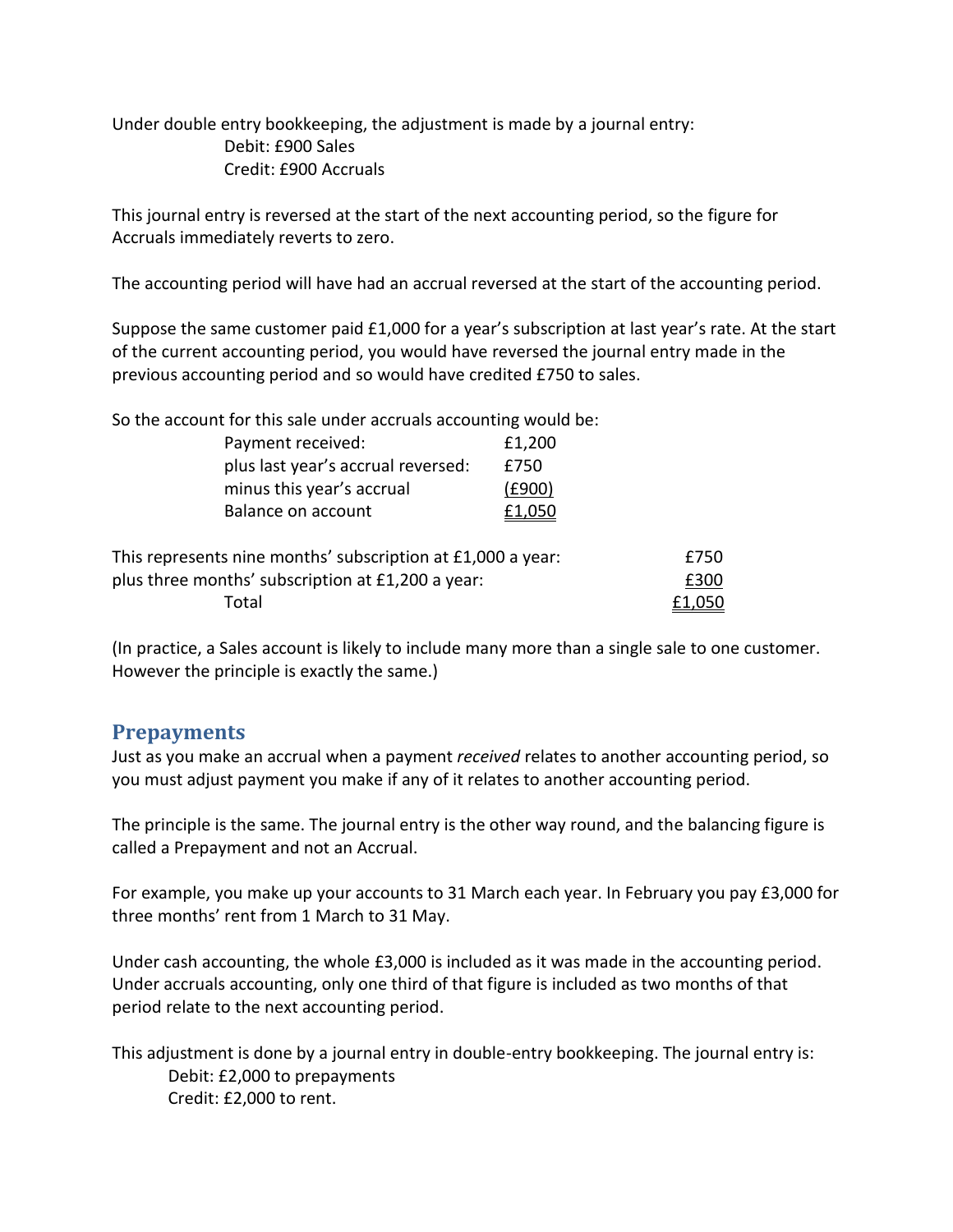This journal entry is also reversed at the start of the next accounting period, so that the balance of Prepayments reverts to zero.

Suppose at the same time in the previous year, you paid £2,400 for three months rent just before the rent increased from 1 May. You would have started the year by reversing an adjustment for £1,600 (two-thirds of £2,400).

| The balance on the rent account would show: |          |
|---------------------------------------------|----------|
| Four payments of £3,000:                    | £12,000  |
| Plus last year's journal reversed:          | £1,600   |
| Minus this year's journal:                  | (E2,000) |
| Total                                       |          |
| This represents:                            |          |
| Two month's rent at £2,400 a quarter:       | £1,600   |
| Ten months' rent at £3,000 a quarter:       | £10,000  |
| Total                                       |          |

In each case, it can be seen that using Accruals and Prepayments gives a more accurate figure of how much expenditure has been incurred and how much sales revenue has been generated in the accounting period.

In both examples, the rates had changed from one period to the next.

Suppose the rent paid remains at £3,000 a quarter next year. A new journal for £2,000 must be made and last year's journal for £2,000 must be reversed. The two figures will cancel each other out, showing that a rent charge of £12,000 for the year. However the journals must still be made and then reversed.

#### **Stock**

Under the cash basis, all purchases are included when made.

Under the accruals basis, all stock should be counted and valued at the end of the accounting period. Stock is not limited to items that the sole trader sells. It includes all consumable items that the trader still has at the end of the year. So stock can include stationery, cleaning materials, packing materials and canteen supplies.

An adjustment is made to the accounts, similar to the accruals and prepayments previously explained.

Under cash accounting, the figure for "cost of sales" is simply purchases made during that accounting period.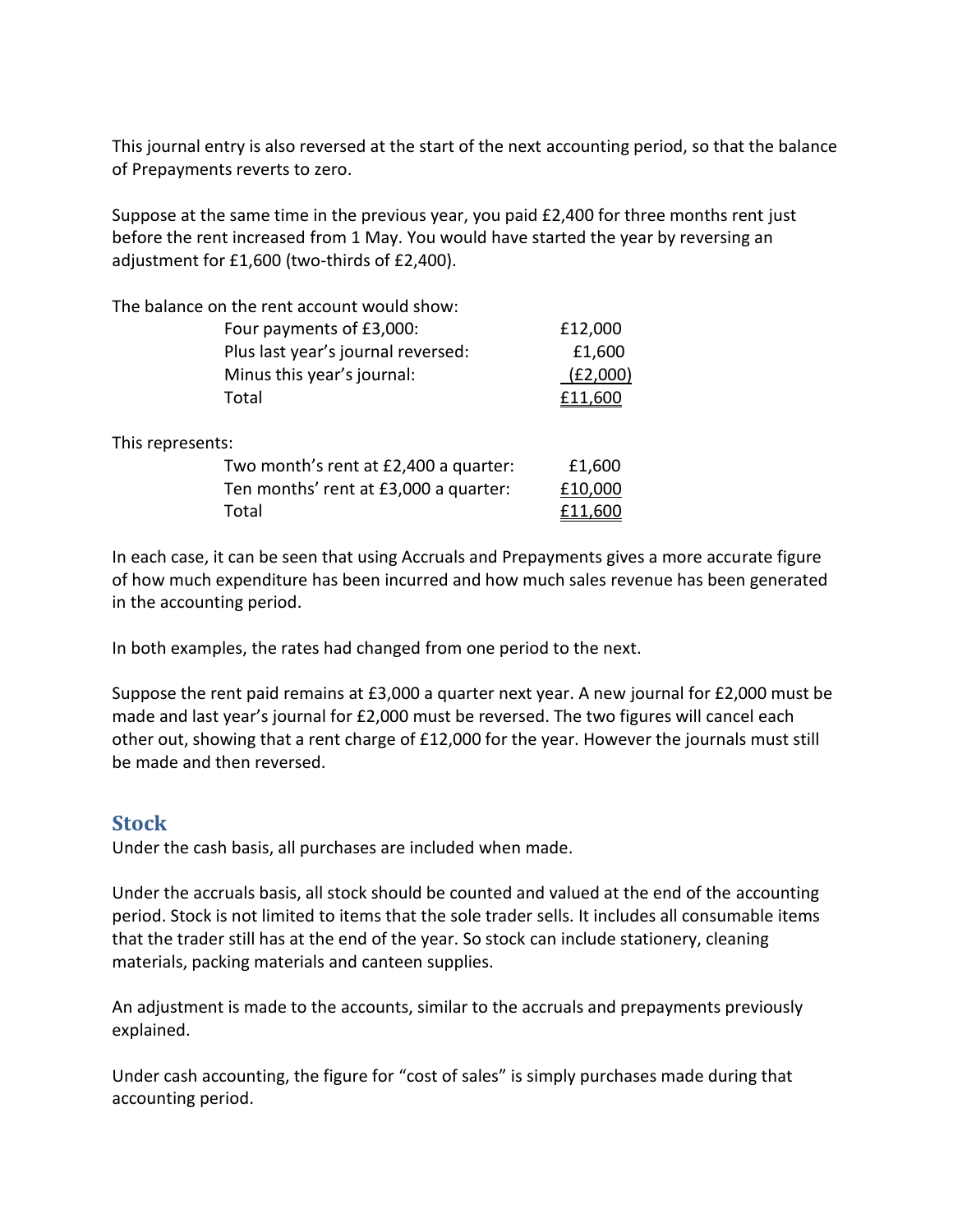Under accruals accounting, "cost of sales" is:

Opening stock (last year's stock-take and valuation) Plus stock bought during the year Minus closing stock (this year's stock-take and valuation).

## **Fixed assets**

A fixed asset is anything a sole trader buys for the business and which is expected to last for more than one year. Examples include buildings, furniture, machinery, computers and vehicles.

Under cash accounting, the whole cost is deducted in the year of purchase.

Under accruals accounting, the cost must be spread over the asset's expected useful life. So if you spend £2,500 on computer equipment expected to last for five years, you do not deduct the whole £2,500 in the first year. You may deduct £500 a year in each of five years.

#### **Who may use the new cash basis?**

The new cash business is intended for certain unincorporated businesses whose turnover is below the VAT limit. This is currently £77,000, but will probably be a little higher when the cash basis is introduced in April 2013.

If a person runs more than one business, the cash basis may only be used if the turnover from all businesses added together are below the threshold. Such a person must use the cash basis for all the businesses or for none of them. It is not possible for some businesses to use the cash basis and others to use the accruals basis.

Foreign residents who run a business subject to UK income tax may use the cash basis if they otherwise meet the conditions.

Companies may not use the cash basis, however small their turnover is.

A partnership may use the cash basis but an LLP may not. A partnership is only eligible if the *partnership's* income is below the threshold.

All property businesses are excluded, though a separate scheme for very small property businesss may be introduced in another year.

Other excluded businesses are:

• any business that is claiming averaging of earnings (mainly farmers and people in creative industries, such as composers and artists)

- farmers who have made a herd basis election
- financial trading businesses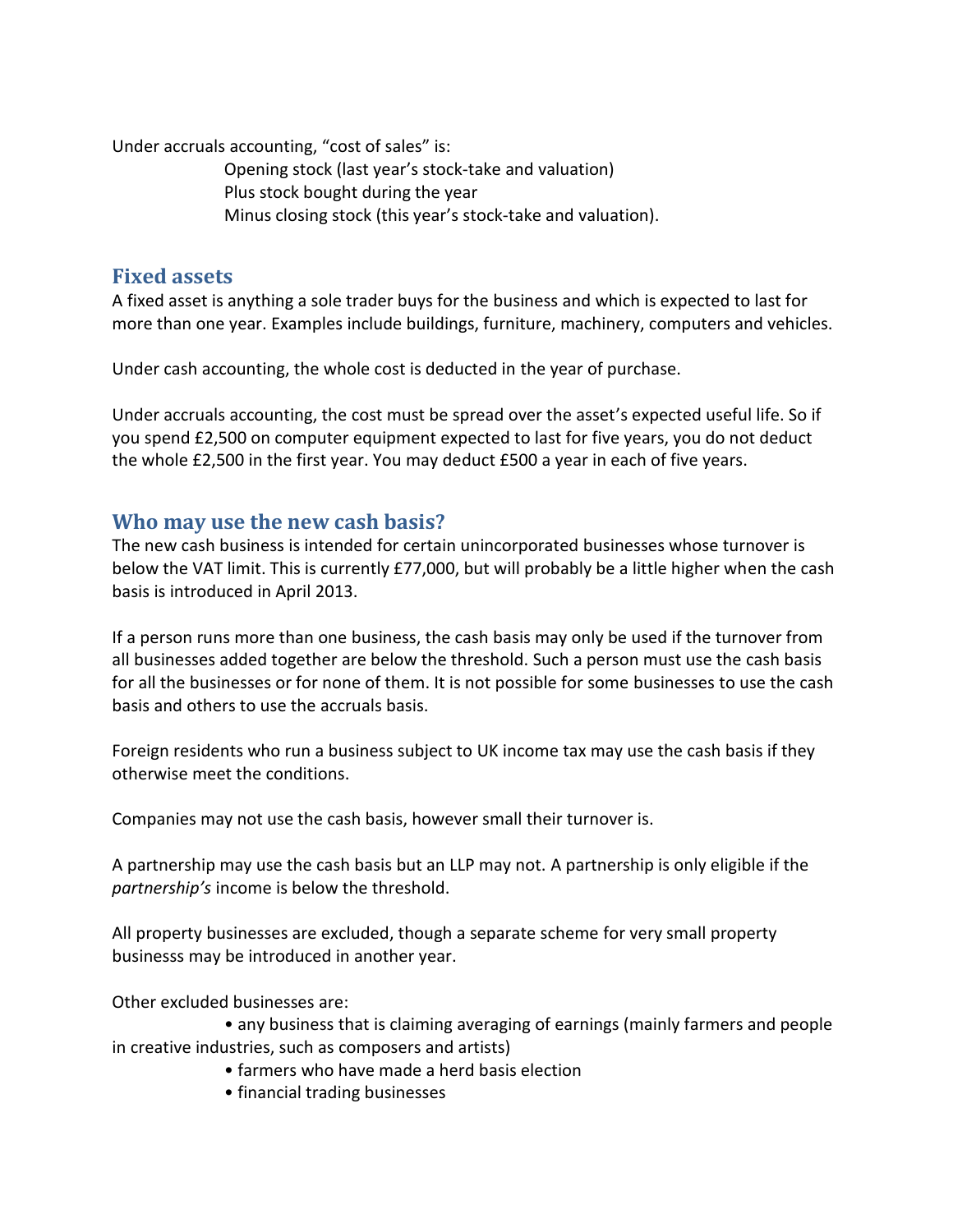• members of Lloyd's insurance market operating an underwriting business.

It is stressed that using the new cash basis is entirely voluntary. A small business may use the accruals basis if it wishes. A business that uses the cash basis may change back to the accruals basis at any time, even if the turnover is still below the threshold.

## **How it works**

A business that decides to use the cash basis will:

• record all cash received and paid by the business in the tax year (6 April to 5

April)

- keep a record of business journeys made in the trader's private vehicle
- keep a record of approximate time spent working
- use fixed rates of expenses for certain items of expenditure
- use the actual rate of expenditure of other items of expenditure
- indicate on the tax return that the cash basis has been used.

For completely new businesses, it is expected that they will use the cash basis unless the business elects not to.

If, unusually, payment is made in kind rather than in cash, the benefit must be valued and regarded as income or expenditure. This means that barter transactions must be included in sales and expenses, as is already the law.

If a transaction is made on a non-commercial basis, an adjustment must be made to reflect the commercial basis. For example, a shopkeeper who allows a family member to take goods for a nominal sum must adjust that sum to reflect the real value of the goods.

The following are not regarded as income and so are not subject to income tax:

- funds introduced to the business by the trader
- money which has merely changed form, such as funds in a bank withdrawn as

cash

• loan capital, such as money borrowed from a bank, to fund the business,

• proceeds from the sale of "durable assets" such as intellectual property, shares

or land. (These will be taxed separately)

• refunds of tax.

#### **Expenses**

Many of the small businesses comprise sole traders who operate from their homes.

It can be difficult to determine what items of expenditure relate to the business rather than to home use. Common areas of problem are: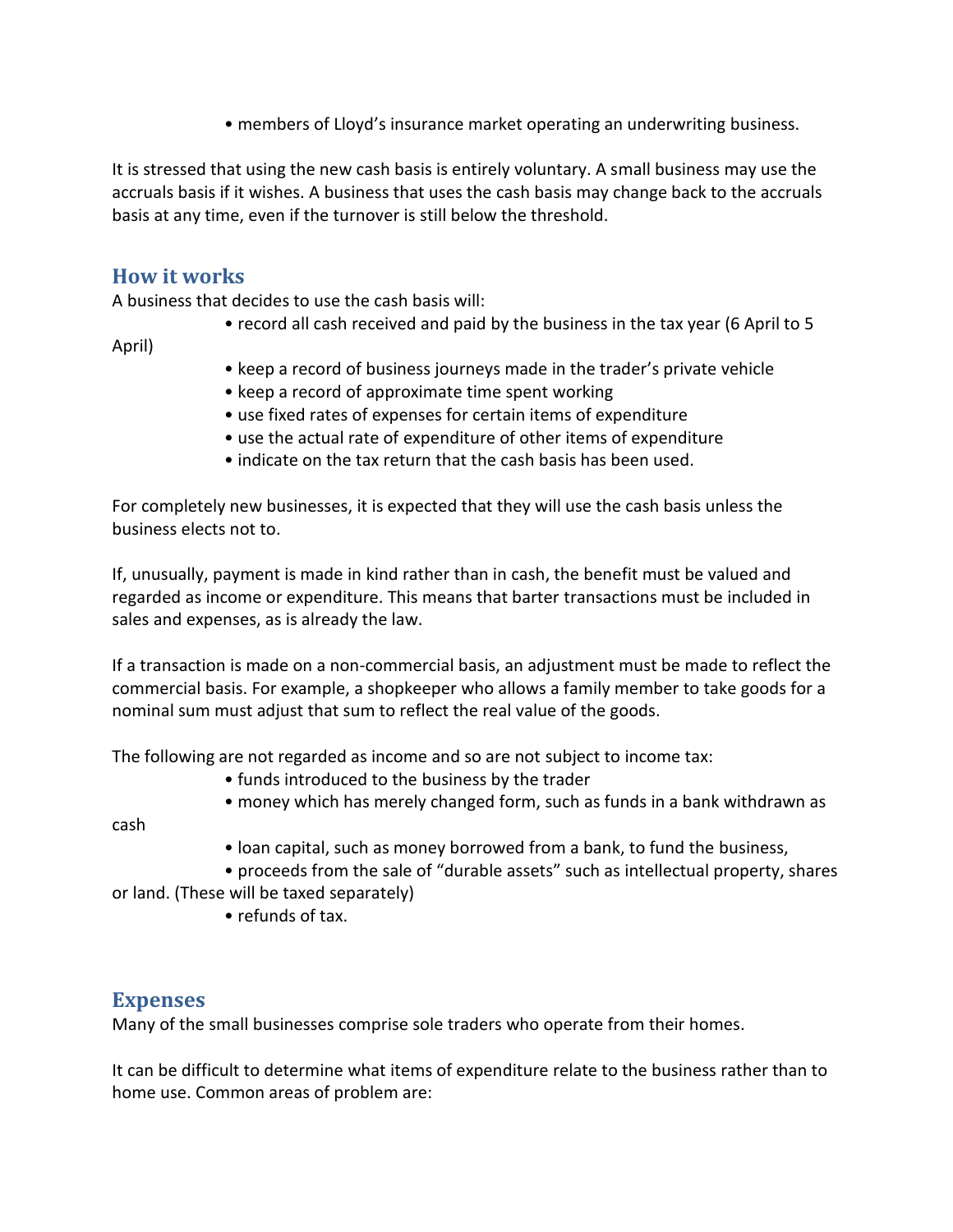- household expenses
- interest paid on loans
- travel, such as use of a car
- •joint-use assets, such as a computer.

The proposal is such items should be allowed by means of a **fixed deduction**. This avoids the need to keep detailed records, and to support apportionment where there is both business and personal use.

Such fixed deductions are already used in employment. For example, an employer may pay taxfree an employee 45p a mile for using their car, and may pay £4 a week to an employee who works from home.

For **use of home**, consideration is being given to either a single flat rate or a three-tier system. Claiming the allowance would be an alternative to the existing system of claiming a proportion of household expenses, such as one seventh of utility bills when one room in a seven-room house is used as a study.

For **telephone and Internet,** the proposal is to allow the full cost where private use is not significant. This is not further defined. Similar provisions will apply for **stationery and computer products.**

The position for **subsistence** on business travel is yet to be resolved.

The use of the fixed deductions will be compulsory for any business using the cash basis. It will not be possible for a business to use the cash basis and claim the actual cost for these items of expenditure.

Items that are not allowable as a business expense under current law remain disallowed under the cash basis. Disallowed items include:

- personal expenditure
- entertainment of customers
- depreciation and amortization
- payments in relation to offences, such as fines and parking tickets
- interest on personal loans
- drawings taken out of the business by the trader
- payment of any tax.

Some **capital expenditure** would be allowable as if it were revenue expenditure. This means that the business does not have to bother with calculating capital allowances. It also means that full tax relief is given in the year of acquisition and not spread over many years.

Assets that have the nature of **investment** would not be deductible. Examples include land, property, shares and intellectual property.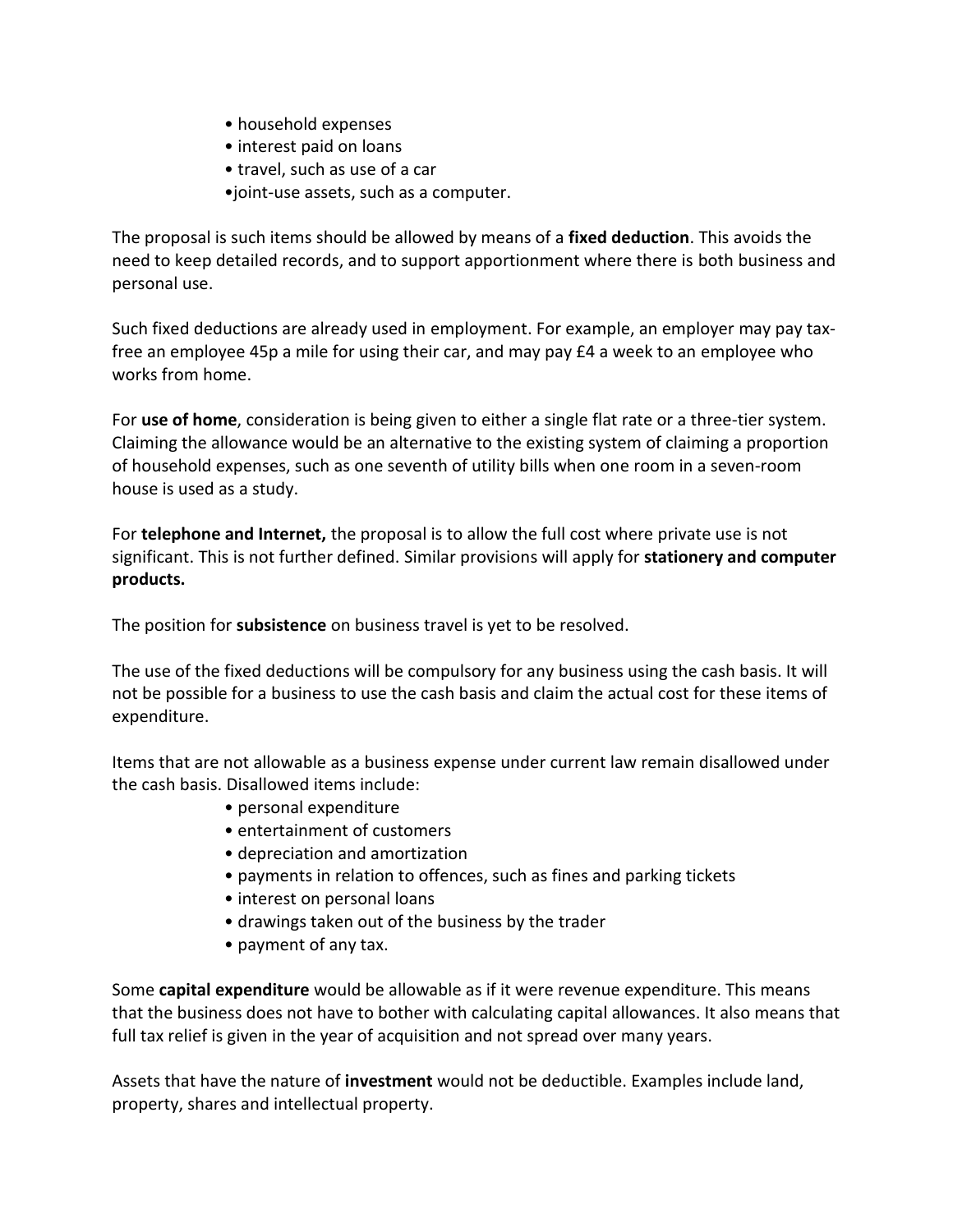Predictably and tiresomely, **cars and motorcycles** are also excluded. Instead the trader would claim the mileage allowance.

Other motor vehicles, such as **vans**, would be tax-deductible unless the trader chose to use a mileage allowance for those vehicles.

Normal hire charges for vehicles would be allowable, except for the hire of cars or motorcycles.

For **loans,** interest is tax-deductible if the asset to which the loan relates is tax-deductible.

#### **Interaction with VAT**

A business that is VAT-registered will only be able to use cash accounting for income tax if the trader uses cash accounting for VAT.

Using cash accounting for VAT does not oblige a trader to use cash accounting for income tax. A trader may use cash accounting for VAT and the accruals basis for income tax. As VAT cash accounting has a higher threshold, some traders using cash accounting for VAT will not be eligible for cash accounting for income tax.

It is proposed that the accounting would use VAT-inclusive figures for sales and receipts, regardless of whether the trader was VAT-registered. A registered trader could claim payments of VAT as a deductible expense. Any refunded VAT is taxable income.

## **Interaction with capital gains tax**

A trader is liable to capital gains tax under the existing rules. The only change is that where any proceeds of a disposal have been subject to income tax, they will not also be subject to CGT.

#### **Losses**

If a loss is made, that may be carried forward for offset against future profits from the same business.

It is not possible to claim sideways relief against other income where that loss is calculated under cash accounting. A claim could be made by switching to accruals accounting for the lossmaking accounting period.

## **Changing from one basis to another**

There are some special provisions that apply when a trader switches from one basis to the other.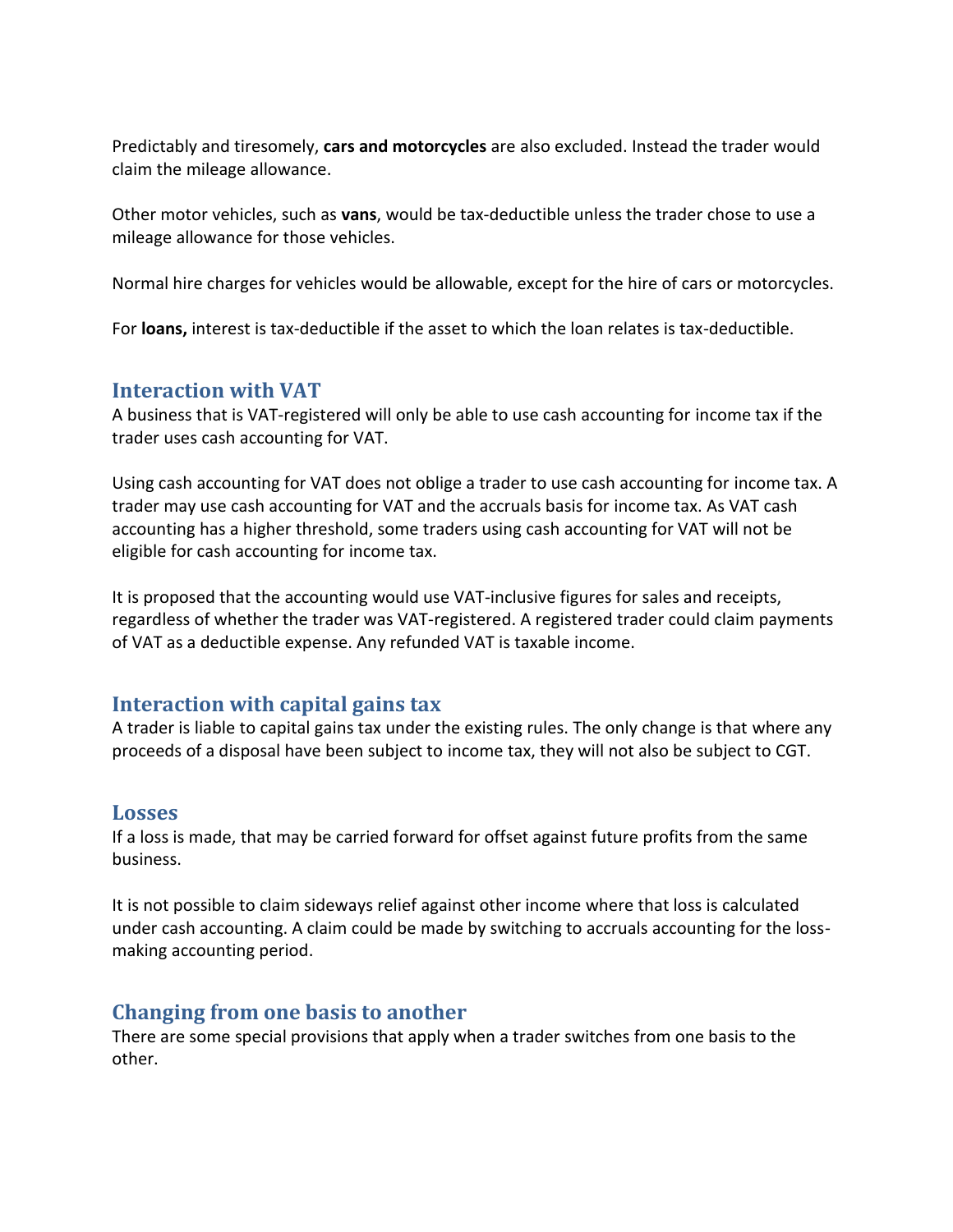First, the accounts must be prepared for accounting periods of one year ending on 5 April. Under the accruals basis, a trader may make up accounts to any date he or she chooses. Many traders use 30 April as it provides a longer period between receiving income and paying tax on it.

Details have yet to be announced, but the underlying principle is that all sales are taxed once and only once, and all allowable expenditure is tax-relieved once and only once.

In practice what this is likely to mean is that in the year that a business switches from cash basis to accruals basis:

- sales must be increased by unpaid invoices to customers
- profits are reduced by invoices received from suppliers that the trader has not

• the value of stock on the date of the change must be added to turnover if tax relief has been claimed for it.

• a new capital allowances pool is created with a written down value of zero. No attempt is made to claw back the tax relief already provided.

If a trader moves from accruals basis to cash basis (which is less likely):

- sales are reduced by payments of invoices from a previous period
- profits are increased by payments of suppliers' invoices issued in the previous

period

yet paid

• stock on the date of the change and which has not been allowed as a tax deduction, is added to expenditure in the first year of the cash basis

• the written down value of capital allowances for assets is immediately written off against expenses.

In addition, adjustments will be needed when a business pays or receives a refund of VAT under one basis in respect of the other basis.

A trader is free to switch from one basis to another from year to year, though the guidance notes that doing so defeats the purpose of offering a simpler system.

## **Other provisions**

There is currently a special tax provision for newly-qualified **barristers** who may use the cash basis for the first seven years. This will be withdrawn as barristers will be eligible to use the new cash accounting basis. Barristers already using the special tax provision may continue to do so.

## **Tax planning opportunities**

Every new tax scheme throws up new problems and new tax planning opportunities.